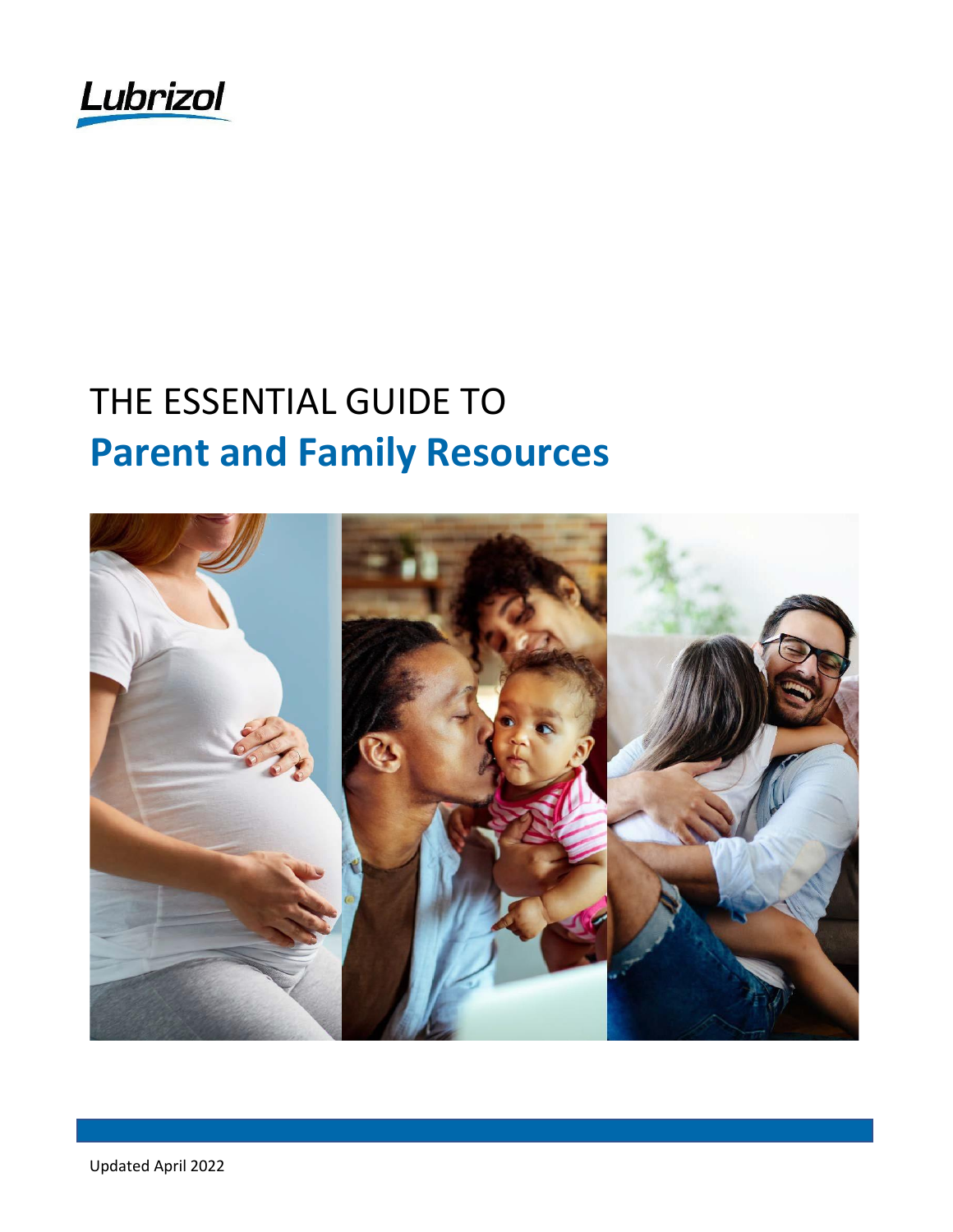At Lubrizol, we believe caring for our employees means offering a benefits program (part of your total rewards package) to help support you and your family's health and well-being.

If you are adding a child to your family, this guide will introduce you to some of the Lubrizol benefits and resources beneficial to new parents and parents-to-be. It also includes helpful checklists and important contact information.

From the moment you start thinking about having a child, to planning your return to work, Lubrizol is here to support you.

# **WHAT'S INSIDE**

| 3. | Support for You and Your Child's Health and Well-Being |  |  |
|----|--------------------------------------------------------|--|--|
| 4  | Support for Your Financial Well-Being                  |  |  |
| 5  | Support for Your Leave Time                            |  |  |
| 6  | Support for Your Return to Work                        |  |  |
| 7  | <b>New Parent Checklist</b>                            |  |  |
| 8  | Paternity/Partner Checklist                            |  |  |
| 9  | Parent Checklist for Adoption or Fostering             |  |  |
| 10 | <b>Important Resources</b>                             |  |  |



# **Start Your Journey with BenefitBump**

Maximize your Lubrizol benefits and get help navigating the logistics of growing your family with BenefitBump, a confidential service provided by Lubrizol at no cost to you. With BenefitBump, you get:

- A dedicated Care Navigator to support you on your life-changing journey to parenthood
- Help to understand your Lubrizol benefits and connect with the valuable programs Lubrizol offers for your health and financial well-being
- Important educational reminders, tips and support before, during and after pregnancy or adoption
- Advocacy and support when planning your leave and return to work
- Emotional support and stress management for the whole family during this exciting (but stressful) transition

Get started now. Register at **[mybenefitbump.com](file:///C:/Users/cnierodzinski/AppData/Local/Microsoft/Windows/INetCache/Content.Outlook/IQ5YKBYK/mybenefitbump.com)**, download the BenefitBump mobile app or call **1-888-286-7314.** When registering online, the invitation code is Lubrizol.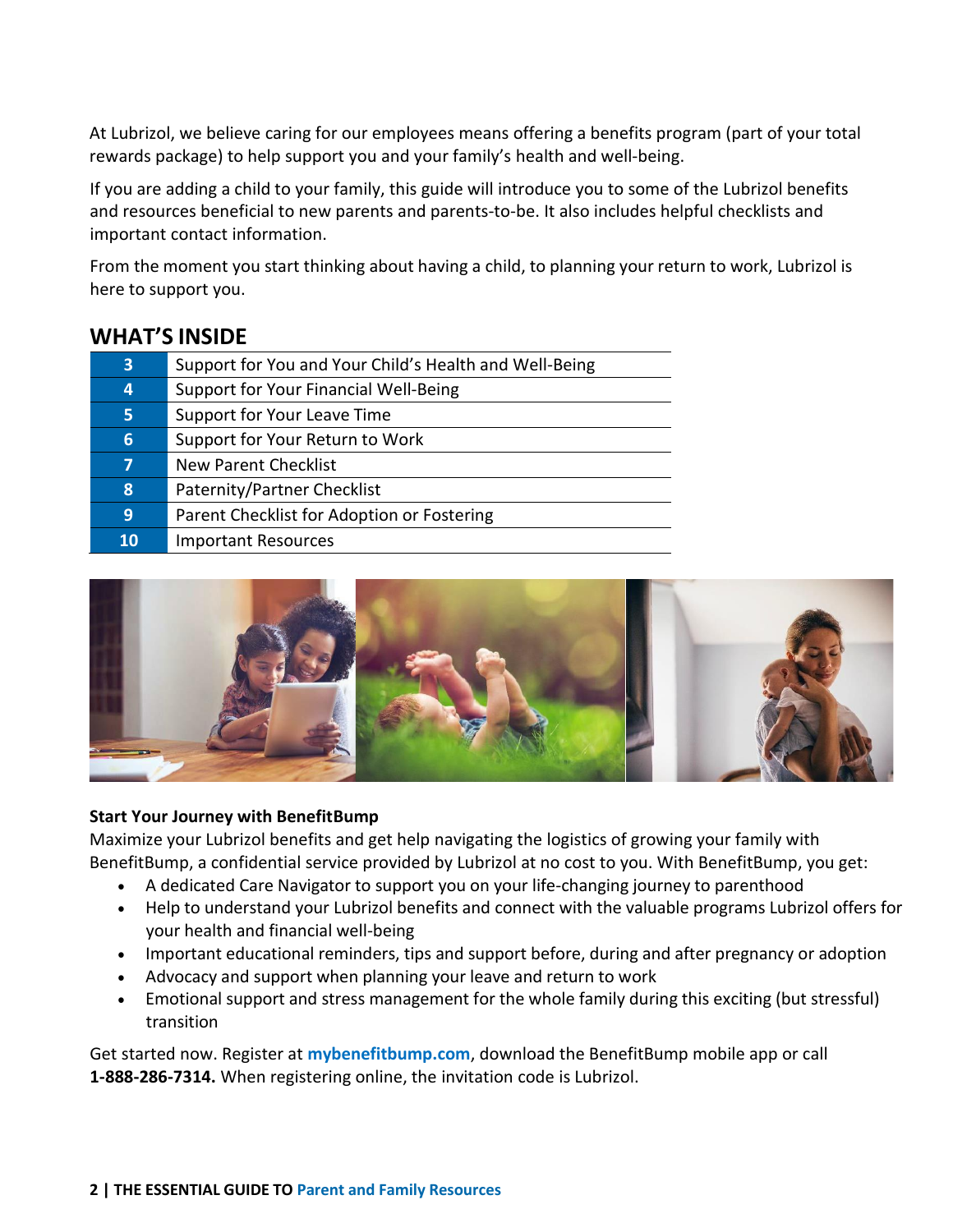# **SUPPORT FOR YOU AND YOUR CHILD'S HEALTH AND WELL-BEING**

#### **Infertility Benefits**

If you are enrolled in a Lubrizol medical plan, your coverage includes infertility treatment services, as well as fertility preservation. You must enroll in UnitedHealthcare's Fertility Solutions Program Centers of Excellence Program for treatment to be covered. Call **1-877-706-1735** to enroll.

#### **Adoption Assistance**

Our adoption benefit reimburses you up to \$3,000 for expenses (e.g., agency and attorney fees) related to the adoption of a non-relative child under the age of 18 or who is physically or mentally incapable of caring for himself/herself. Please contact your local HR partner to learn more.

#### **UnitedHealthcare Maternity Support Program**

This personalized maternity program offers one-on-one support from specialized obstetric nurses who can help educate and guide you throughout your pregnancy and up to six weeks postpartum. Call **1-877-201-5328** to enroll. When you enroll, you receive:

- Educational materials on a wide range of topics based on your needs
- 24-hour, toll-free telephone access to experienced nurses
- Tools and resources to prepare for your baby's arrival
- Post-delivery support

### **UnitedHealthcare Virtual Visit**

A virtual visit lets you see and talk to a doctor anytime from your mobile device or computer without an appointment. Doctors can diagnose and treat a wide range of non-emergency medical conditions. Visit **[myuhc.com](http://www.myuhc.com/)** for more information.

#### **UnitedHealth Premium Program**

Quality of care is important for you *and* your child. The UnitedHealth Premium program recognizes doctors who meet quality and cost-efficiency guidelines so you can make informed choices about your health care. Visit **[myuhc.com](http://www.myuhc.com/)** for more information.

#### *Essentials* **Balance Program**

The *Essentials* Balance Program offers resources to help you live well, be well and work well. Resources are free, confidential and available 24/7. Visit **[liveandworkwell.com](http://www.liveandworkwell.com/)** or call **1-866-248-4094** to learn more. Access code: Lubrizol.

#### **Get Help Navigating Your Benefits**

For help with understanding and maximizing the programs and resources Lubrizol offers you, contact BenefitBump at **1-888-286-7314**. A dedicated Care Navigator will answer your questions and provide the support you need.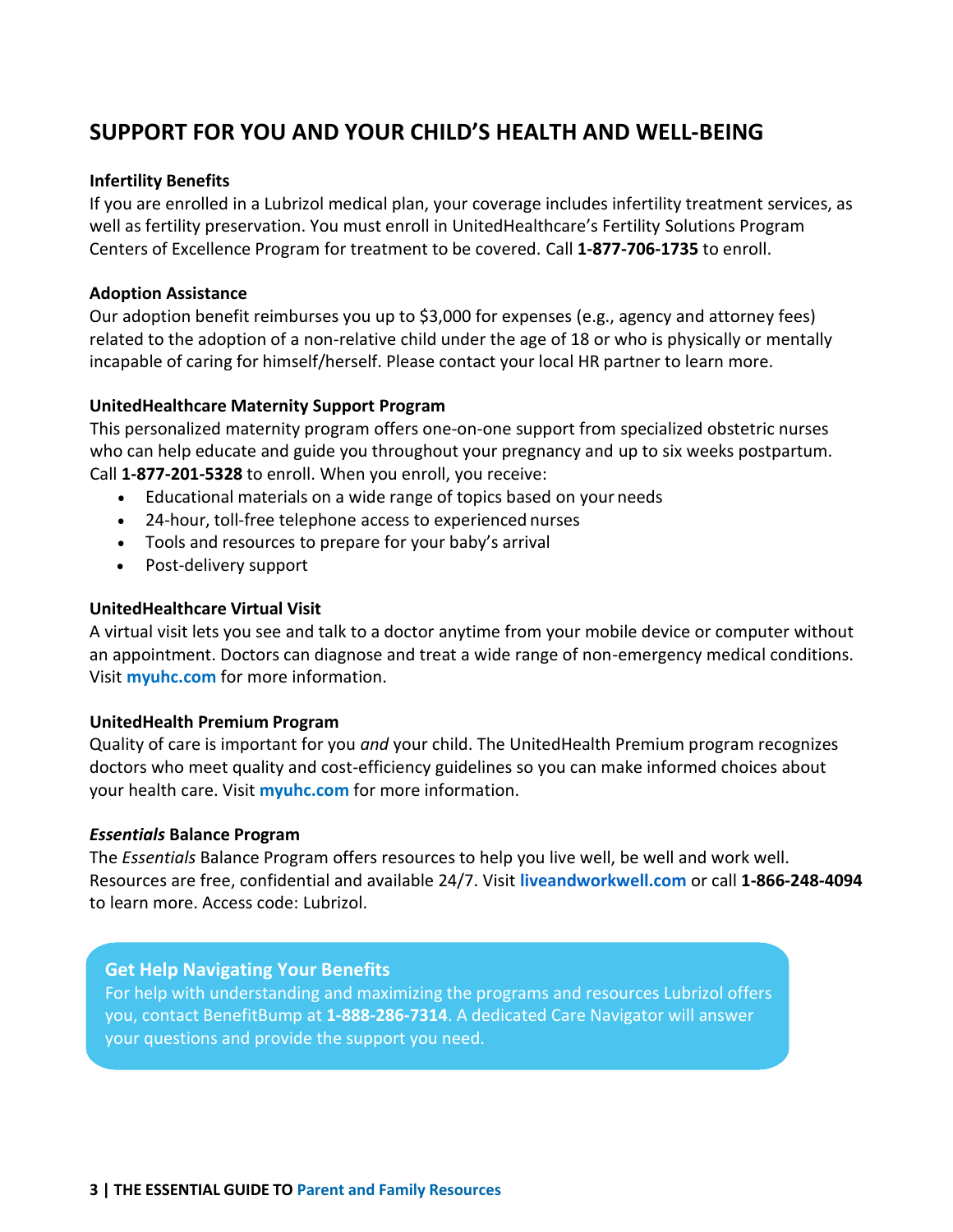# **SUPPORT FOR YOUR FINANCIAL WELL-BEING**

### **Health Savings Account (HSA)**

An HSA is a smart way to save and pay for eligible health care costs tax-free. You are eligible for an HSA if you are enrolled in a Lubrizol medical plan. Visit **[irs.gov](https://www.irs.gov/publications/p969)** for information about eligible expenses and annual contribution limits. The HSA is administered by Optum Bank.

### **Dependent Care Account (DCA)**

The DCA helps you pay for eligible dependent care-related expenses, including day care for your child, with pre-tax dollars. You can enroll in the DCA within 30 days of a qualified family status change (e.g., the birth or adoption of a child). If you are already enrolled, you may increase your contribution within 30 days of the birth or adoption of your child. The DCA is administered by UnitedHealthcare.

Visit **[irs.gov](https://www.irs.gov/publications/p503)** for information about eligible expenses and contribution limits. To learn more, visit **[benefits.lubrizol.com/resources](https://benefits.lubrizol.com/resources)**.

#### **Supplemental Life Insurance**

Supplemental life insurance can provide additional financial protection for you and your growing family. As part of annual enrollment for your benefits, you can purchase supplemental life insurance (term life) through The Hartford for your spouse/eligible domestic partner and your/your domestic partner's eligible child(ren). You pay the coverage cost through payroll deductions. Coverage can be elected for a newborn or adopted child within 31 days of the birth or adoption date.

#### **Your Retirement Plans**

Now is a good opportunity to review your retirement plans. Visit **[myLubrizolRetirement.com](https://participant.empower-retirement.com/participant/%23/login)** to review The Lubrizol Corporation Employees' Profit Sharing and Savings Plan (401(k)) and adjust your contributions or allocations as applicable. If you are a member of The Lubrizol Age-Weighted Defined Contributionplan, you can review your allocations and make changes at **[myLubrizolRetirement.com](https://participant.empower-retirement.com/participant/%23/login)**. For more information about both plans, visit **[benefits.lubrizol.com/retirement](https://benefits.lubrizol.com/retirement)**.

#### **Update Your Beneficiaries**

Make sure your beneficiaries for your retirement savings account, life and supplemental life insurance, and any other financial benefits you may have, are up to date.

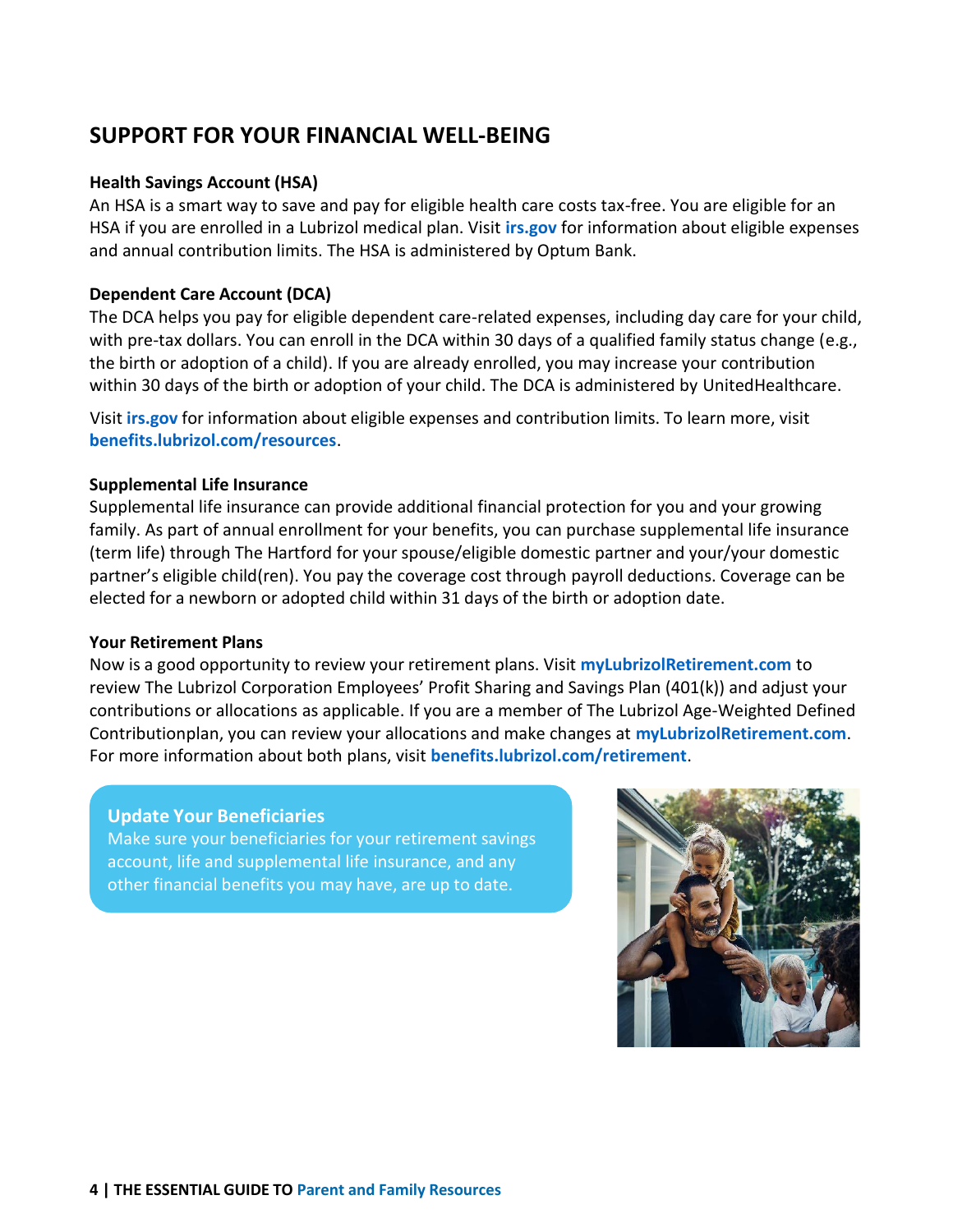# **SUPPORT FOR YOUR LEAVE TIME**

# **Federal Family and Medical Leave Act (FMLA)**

Under FMLA, eligible employees can take up to 12 weeks of unpaid leave in a 12-month period for a variety of reasons, including the birth or adoption of a child.

# **Parental Leave**

Lubrizol's **[parental](https://benefits.lubrizol.com/Leave-Management/Parental-Leave#Parental%20Leave) leave** benefit provides time off so you can bond with your newborn, adopted child or child placed in foster care. Primary Caregivers can receive six weeks of paid leave, and Secondary Caregivers can receive four weeks of paid leave. Paid parental leave must be used in one-week increments (does not need to be Monday through Friday) and may be taken at any time within the first year of the child's birth or placement.

| <b>Caregiver</b>           | <b>Description</b>                                                                                                                | <b>Length of Leave</b>                    |
|----------------------------|-----------------------------------------------------------------------------------------------------------------------------------|-------------------------------------------|
| <b>Primary Caregiver</b>   | During your parental leave, you will have<br>the greatest responsibility for the daily<br>care and rearing of a child.            | Six weeks<br>Used in one-week increments  |
| <b>Secondary Caregiver</b> | During your parental leave, you will have<br>parental responsibility for the child, but you<br>will not be the Primary Caregiver. | Four weeks<br>Used in one-week increments |

# **Paid Sick and Family Leave**

Lubrizol's **[Paid Sick and Family Leave](https://benefits.lubrizol.com/Leave-Management/Paid-Sick-and-Family-Leave)** benefit lets you take paid time off to care for yourself or a family member. Eligible absences include illness, medical appointments, events related to your child's health, etc. You may use Paid Sick and Family Leave in one-hour increments. If your site attendance policy allows and after discussing with your manager, you may use vacation time once you exhaust your Paid Sick and Family Leave hours. Refer to the Paid Sick and Family Leave Policy (HR-01-46) on Lubrizol News for complete details.

# **Short Term Disability (STD)**

STD covers the medical portion of your leave following the birth of your child. While you are on STD, you will receive 100% of your eligible base pay for the entirety of your leave.

# **Get Help Coordinating a Leave**

Coordinating a leave of absence can be confusing. Your BenefitBump Care Navigator (**1-888-286-7314**) can make the process of planning your leave and return to work easier by helping you understand Lubrizol's time off programs.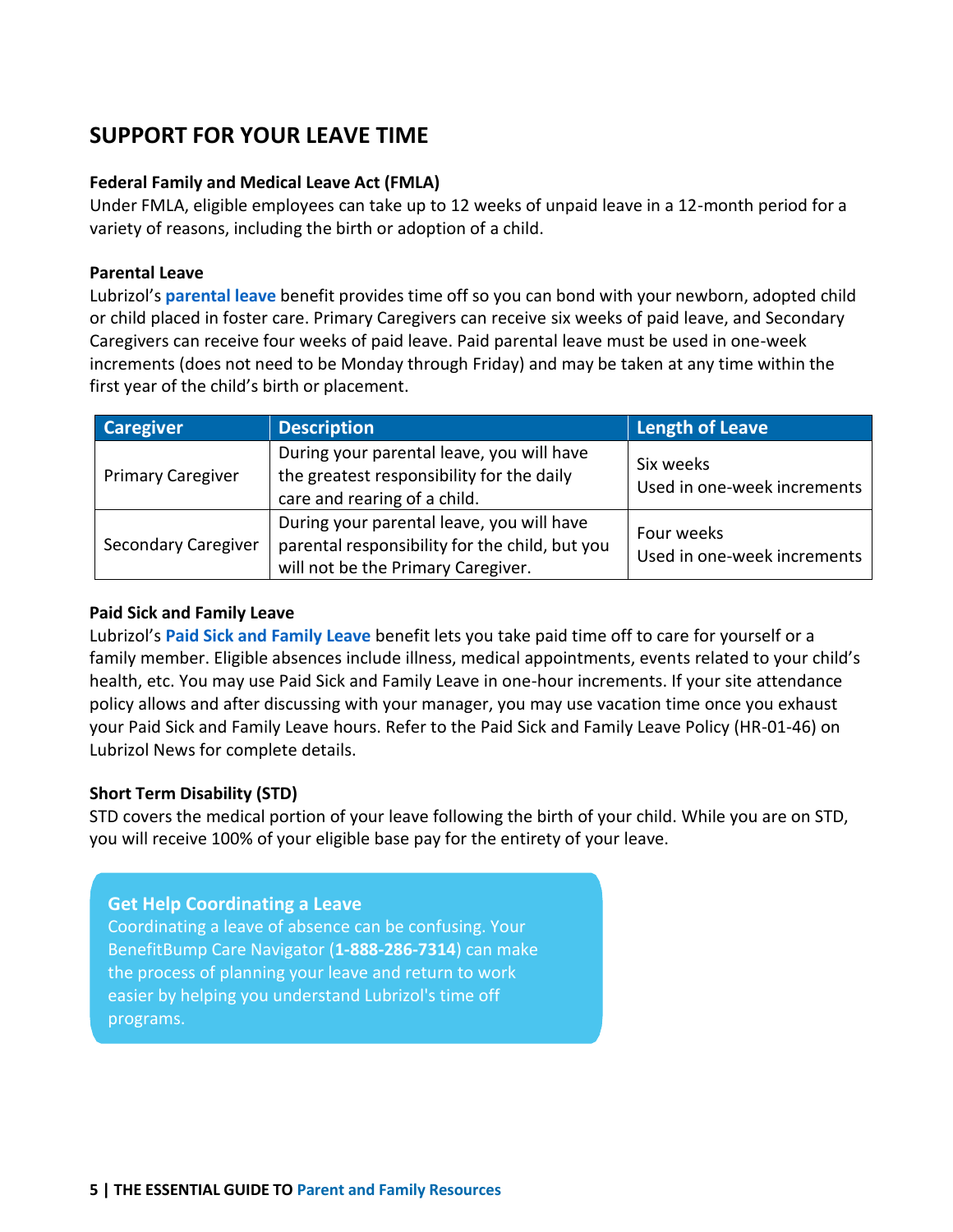# **SUPPORT FOR YOUR RETURN TO WORK**

#### **Flexible Work Arrangements**

Work flexibility can be especially important when you have a child. Lubrizol supports flexible work arrangements and encourages role-based flexibility, including varying work time, job role and workplace. If you are interested in a flexible work arrangement, have an open discussion with your manager or supervisor about possibilities based on your work/life situation. Flexible work arrangements will not work for every employee, role or department.

### **Child Care Resources**

Your **Employee [Assistance](https://benefits.lubrizol.com/Lubrizol-Essentials/Employee-Assistance-and-WorkLife-Program) Program (EAP)** (browse as guest and use access code "Lubrizol") can help you find licensed childcare centers and family daycare homes. You can **[search online for a provider in your state](https://www.liveandworkwell.com/content/en/member/library/childcare.html)**, call **1-866-248-4094** to talk to a specialist who can help you with your search, or **[request a childcare search](https://forms.liveandworkwell.com/member/forms/intakeChild_pl.asp?siteId=3474&%3BclientName=Lubrizol)**. The EAP also provides checklists to help you choose the right provider for your [infant,](https://www.liveandworkwell.com/content/dam/laww/documents/worksheets/infant_worksheet.pdf) [toddler,](https://www.liveandworkwell.com/content/dam/laww/documents/worksheets/toddler_worksheet.pdf) [preschooler](https://www.liveandworkwell.com/content/dam/laww/documents/worksheets/preschool_worksheet.pdf) and/or [school-age](https://www.liveandworkwell.com/content/dam/laww/documents/worksheets/schoolage_worksheet.pdf) child(ren).

#### **Local Resources**

Your work location may have additional resources available to support your return to work, including lactation rooms, product/service discounts, etc. Please talk to your local HR partner regarding available resources.



Your BenefitBump Care Navigator can help you with the adjustment of returning to work.

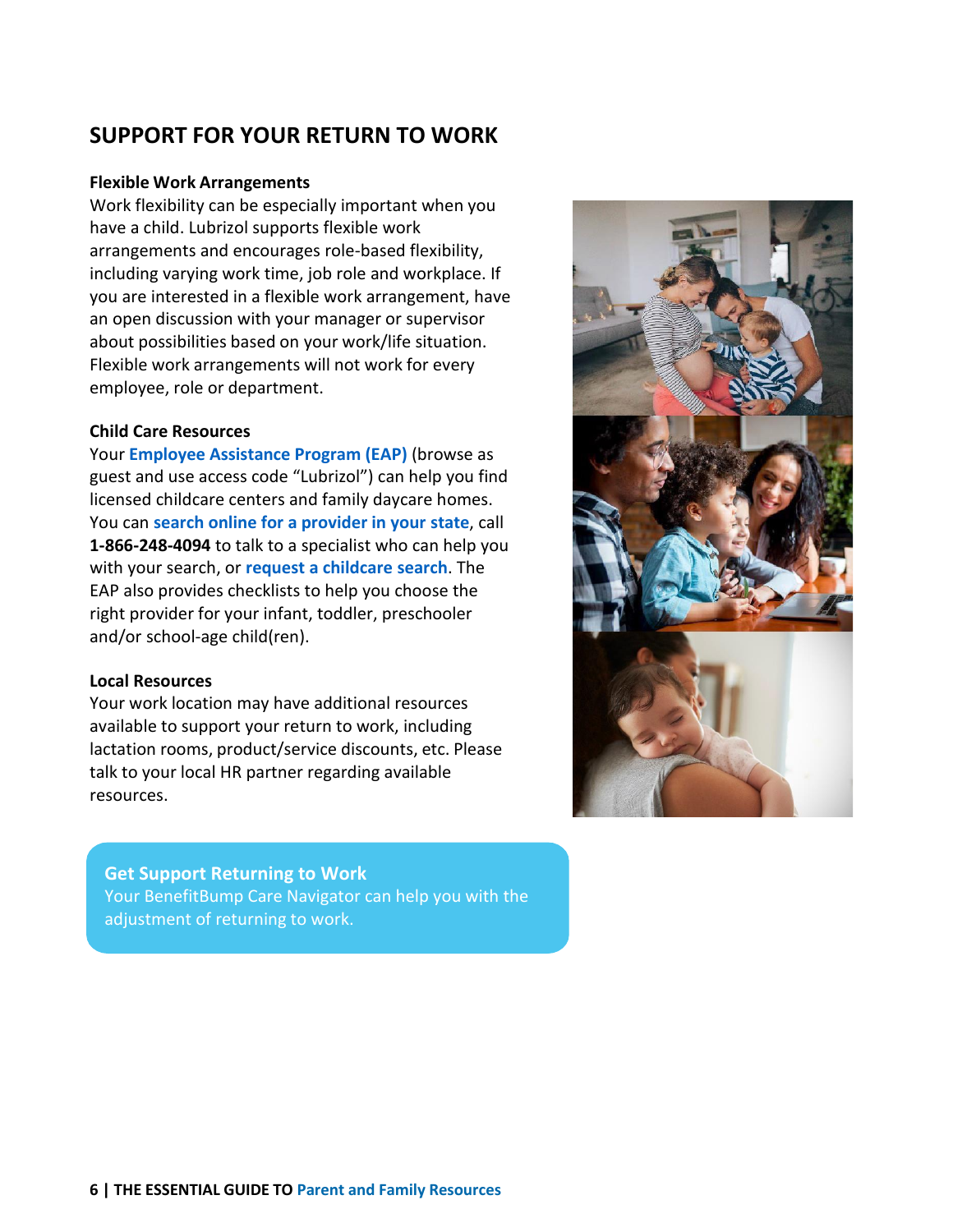# **NEW PARENT CHECKLIST**

# **Thinking about having a child**

- Consider registering at **[mybenefitbump.com](file:///C:/Users/cnierodzinski/AppData/Local/Microsoft/Windows/INetCache/Content.Outlook/IQ5YKBYK/mybenefitbump.com)** (**1-888-286-7314**) for help navigating your entire parenthood journey. Invitation code: Lubrizol.
- $\Box$  Review your medical plan to understand your benefits, including infertility services.
- $\Box$  Review your benefits and policies, including parental leave, STD, FMLA, Paid Sick and Family Leave, adoption benefits, and flexible work arrangements.
- Learn about resources available through the *Essentials* Balance Program.

# **Are you expecting?**

- $\Box$  If you are enrolled in a Lubrizol medical plan, enroll in UnitedHealthcare's Maternity Support Program.
- $\Box$  Discuss your leave plans with your manager. Requests must be directed to and approved by your supervisor at least 30 days prior to the leave (or as soon as practical if the leave is not foreseeable). After you obtain your supervisor's approval, inform The Hartford at **1-866-712-3510**.

# **30 days before your due date**

- $\Box$  Contact The Hartford to initiate your STD leave, FMLA and parental leave. You will need the following information when you call:
	- Your name, address and other key identification information
	- Name of your department and date of your last full day of active work
	- Nature of your leave request
	- Your expected delivery date
	- Your treating physician's name, address, phone and FAX numbers
- $\Box$  Inform The Hartford and your manager if your physician declares you disabled prior to delivery.

# **After your baby is born**

- $\Box$  Contact The Hartford to provide the date of birth and the method of delivery.
- $\Box$  The birth of a child is a qualified family status change that allows you to make certain changes to your benefit elections within 60 days. You may:
	- **Add your new child to your medical [coverage](https://benefits.lubrizol.com/Resources/Life-and-Work-Events/Add-or-Change-Family-Member)**
	- Increase your Health Savings Account contributions
	- Enroll in the Dependent Care Account or increase your contribution
	- Enroll your new child in supplemental life insurance coverage (Term Life)
- $\Box$  Review and update your tax withholding as needed.
- **Review and update [your beneficiary](https://benefits.lubrizol.com/Resources/Life-and-Work-Events/Add-or-Change-Family-Member) designations as needed.**
	- Basic and Supplemental Life
	- $-$  401(k) and AWDC

# **Before you return to work**

 $\Box$  Check in with your Lubrizol site medical department or site HR partner if you were on a medical leave at any point of your absence.

# **After you return to work**

- $\Box$  Meet with your manager to:
	- Ask if a lactation room is available, if desired.
	- Propose flexible work arrangements, if desired.
	- Discuss how your return is going.

### **7 | THE ESSENTIAL GUIDE TO Parent and Family Resources**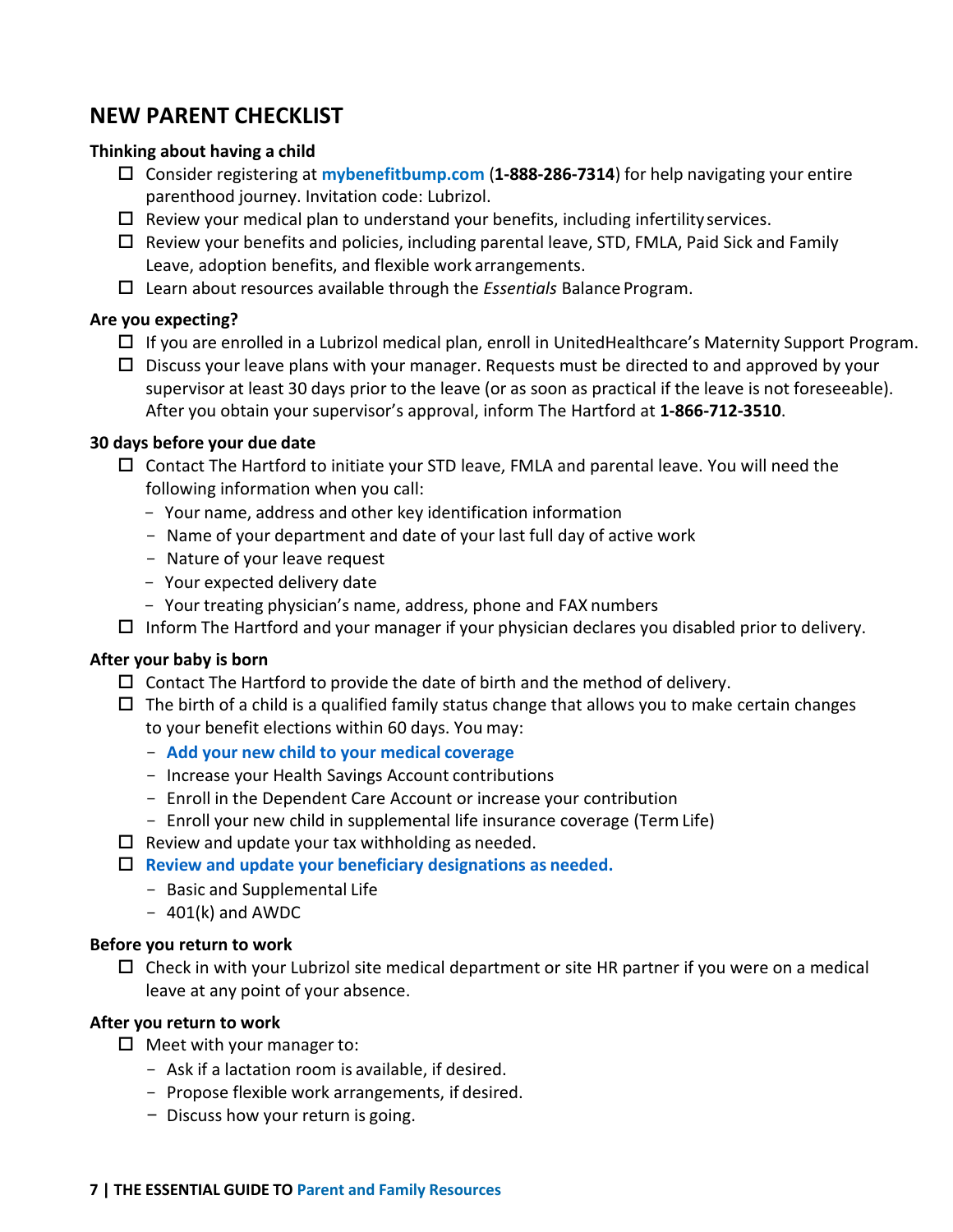# **PATERNITY/PARTNER CHECKLIST**

# **Thinking about having a child**

- Consider registering at **[mybenefitbump.com](file:///C:/Users/cnierodzinski/AppData/Local/Microsoft/Windows/INetCache/Content.Outlook/IQ5YKBYK/mybenefitbump.com)** (**1-888-286-7314**) for help navigating your entire parenthood journey. Invitation code: Lubrizol.
- $\Box$  Review your medical plan to understand your benefits, including infertility services.
- $\Box$  Review your benefits and policies like parental leave, FMLA, Paid Sick and Family Leave, adoption benefits, and flexible work arrangements.



Learn about resources available through the *Essentials* Balance Program.

# **Early pregnancy**

- $\Box$  If you and your partner are enrolled in a Lubrizol medical plan, encourage your partner to enroll in the UnitedHealthcare Maternity Support Program.
- $\Box$  Discuss your parental leave plans with your manager. Requests must be directed to and approved by your supervisor at least 30 days prior to the leave (or as soon as practical if the leave is not foreseeable). After you obtain your supervisor's approval, you must inform The Hartford at **1-866-712-3510**.

# **30 days before you plan to use FMLA/parental leave**

- $\Box$  Contact The Hartford to initiate your FMLA and parental leave. You will need the following information when you call:
	- Your name, address and other key identification information
	- Name of your department and date of your last full day of active work
	- Nature of your leave request

### **After your baby is born**

- $\Box$  If you have not already done so, contact The Hartford to inform them of the date of birth and any changes to the dates of your planned parental leave.
- $\Box$  The birth of a child is a qualified family status change that allows you to make certain changes to your benefit elections within 60 days. You may:
	- **Add [your new child to](https://benefits.lubrizol.com/Resources/Life-and-Work-Events/Add-or-Change-Family-Member) your medical coverage**
	- Increase your Health Savings Account contributions
	- Enroll in the Dependent Care Account or increase your contribution
	- Enroll your new child in supplemental life insurance coverage (Term Life)
- $\Box$  Review and update your tax withholding as needed.
- **Review and update [your beneficiary](https://benefits.lubrizol.com/Resources/Life-and-Work-Events/Add-or-Change-Family-Member) designations as needed.**
	- Basic and Supplemental Life
	- $-401(k)$  and AWDC

### **After you return to work**

- $\Box$  Meet with your manager to:
	- Propose flexible work arrangements, if desired.
	- Discuss how your return is going.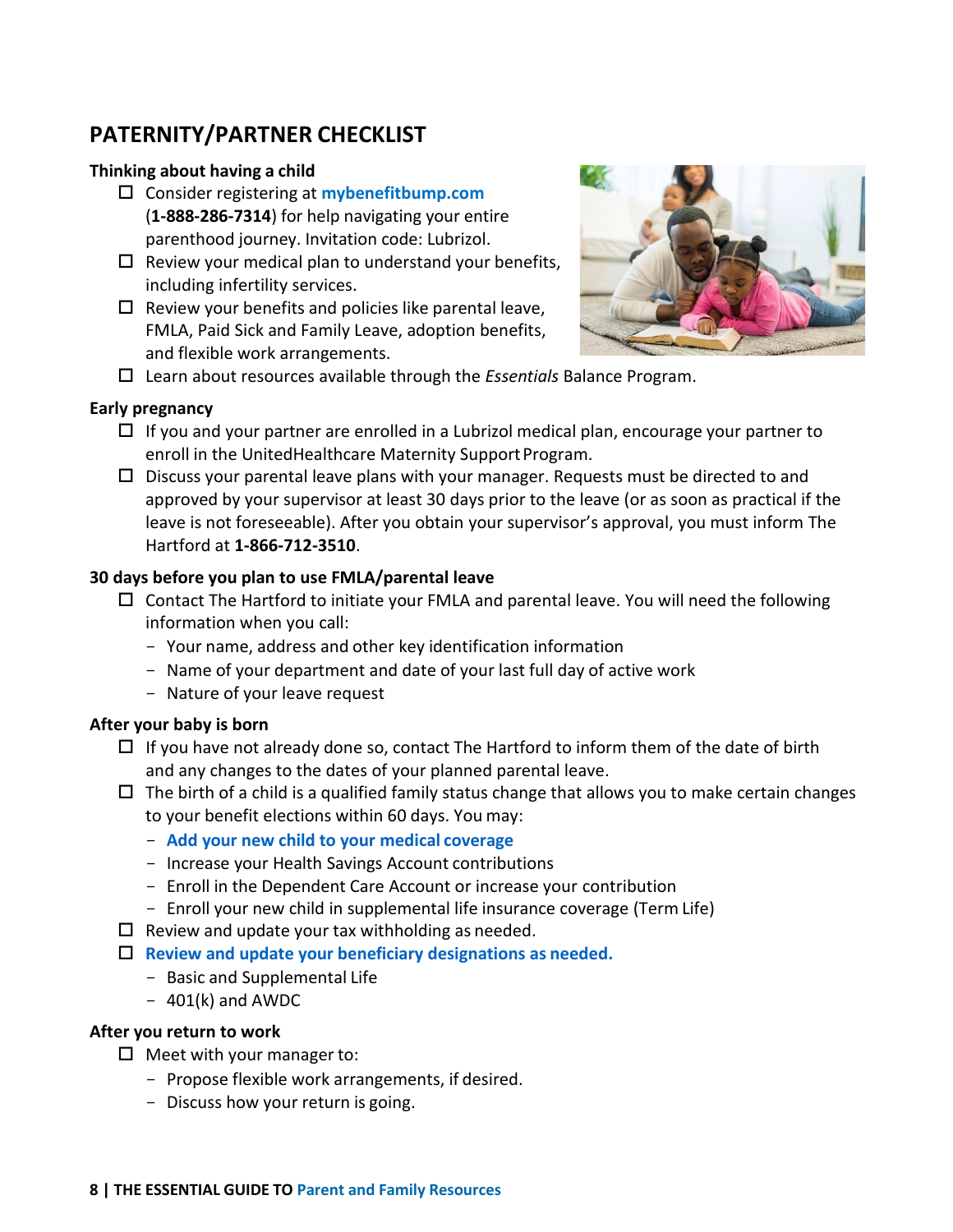# **PARENT CHECKLIST FOR ADOPTION OR FOSTERING**

# **Thinking about adoption or fostering**

- Consider registering at **[mybenefitbump.com](file:///C:/Users/cnierodzinski/AppData/Local/Microsoft/Windows/INetCache/Content.Outlook/IQ5YKBYK/mybenefitbump.com)** (**1-888-286-7314**) for help navigating your entire parenthood journey. Invitation code: Lubrizol.
- $\Box$  Review your medical plan to understand your benefits.
- $\Box$  Review your benefits and policies like parental leave, FMLA, Paid Sick and Family Leave, adoption benefits, and flexible work arrangements.
- Learn about resources available through the *Essentials* Balance Program.



# **Early in the adoption or fostering process**

 $\Box$  Discuss your parental leave plans with your manager. Requests must be directed to and approved by your supervisor at least 30 days prior to the leave (or as soon as practical if the leave is not foreseeable). After you obtain your supervisor's approval, you must inform The Hartford at **1-866-712-3510**.

# **30 days before you plan to use FMLA/parental leave**

- $\Box$  Contact The Hartford to initiate your FMLA and parental leave. You will need the following information when you call:
	- Your name, address and other key identification information
	- Name of your department and date of your last full day of active work
	- Nature of your leave request

# **After adoption or fostering**

- $\Box$  If you have not already done so, contact The Hartford to inform them of the date of birth, adoption or placement, and any changes to the dates of your planned parental leave.
- $\Box$  The birth, adoption or fostering of a child is a qualified family status change that allows you to make certain changes to your benefit elections within 60 days. Youmay:
	- **Add [your new child to](https://benefits.lubrizol.com/Resources/Life-and-Work-Events/Add-or-Change-Family-Member) your medical, dental and/or vision coverage**
	- Increase your Health Savings Account contributions
	- Enroll in the Dependent Care Account or increase your contribution
	- Enroll your new child in supplemental life insurance coverage (Term Life)
- $\Box$  Review and update your tax withholding as needed.
- **Review and update [your beneficiary](https://benefits.lubrizol.com/Resources/Life-and-Work-Events/Add-or-Change-Family-Member) designations as needed.**
	- Basic and Supplemental Life
	- $-401(k)$  and AWDC

### **After you return to work**

- $\Box$  Meet with your manager to:
	- Propose flexible work arrangements, if desired.
	- Discuss how your return is going.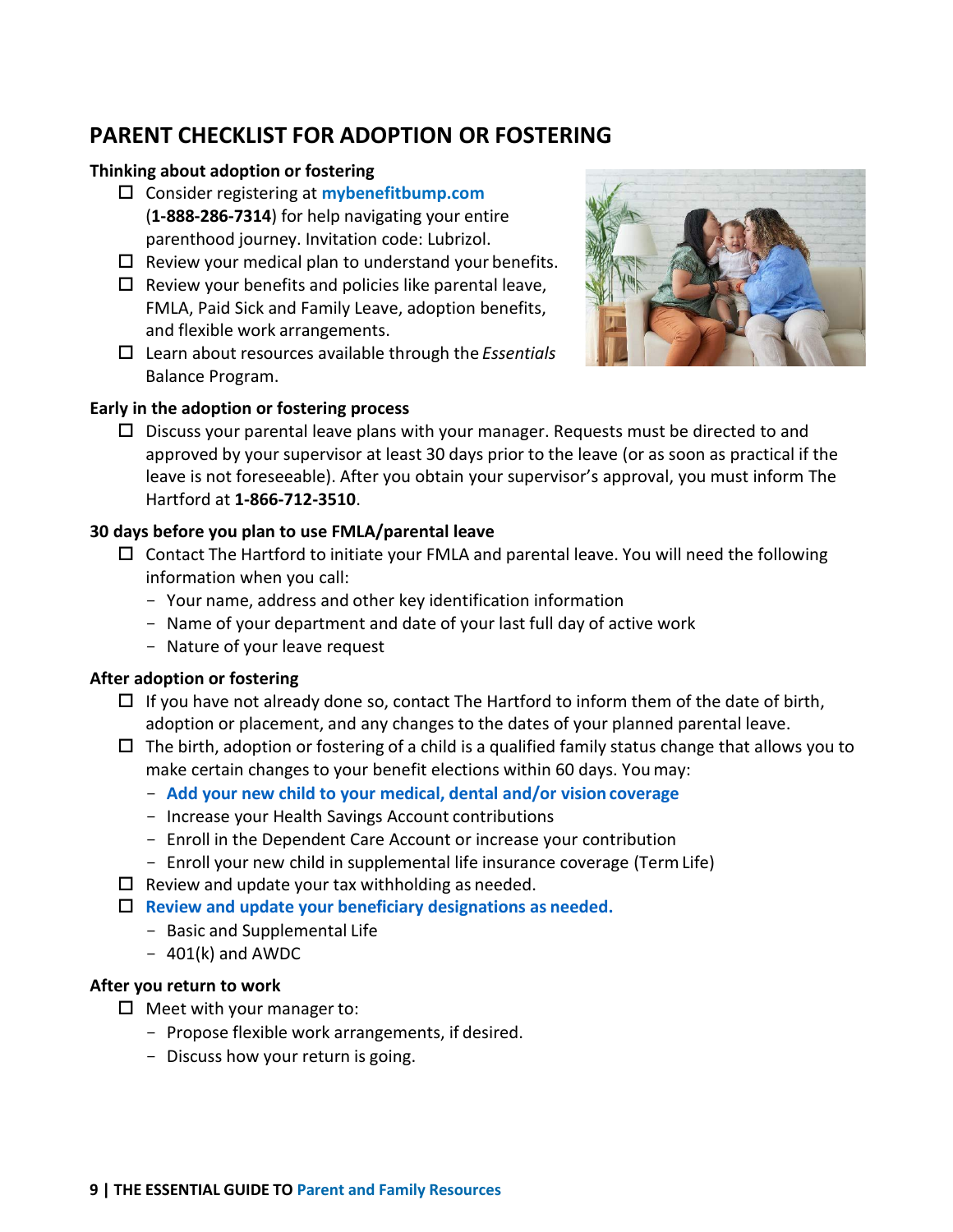# **IMPORTANT RESOURCES**

| When you need                                                                                                                                                           | Contact                                                                                                                                                                                                                                          |  |  |  |
|-------------------------------------------------------------------------------------------------------------------------------------------------------------------------|--------------------------------------------------------------------------------------------------------------------------------------------------------------------------------------------------------------------------------------------------|--|--|--|
| <b>General Resources</b>                                                                                                                                                |                                                                                                                                                                                                                                                  |  |  |  |
| Help navigating the logistics of growing your family,<br>maximizing your Lubrizol benefits, managing stress,<br>coordinating a leave, and returning to work             | BenefitBump<br>mybenefitbump.com<br>Download on the App Store or Google Play<br>(Invitation code: Lubrizol)<br>1-888-286-7314                                                                                                                    |  |  |  |
| Benefit resources, including enrollment tools,                                                                                                                          | benefits.lubrizol.com/resources                                                                                                                                                                                                                  |  |  |  |
| contacts, support documents and more                                                                                                                                    |                                                                                                                                                                                                                                                  |  |  |  |
| • Information related to a leave of absence                                                                                                                             | <b>Leave Management Information</b><br>LeaveManagement@lubrizol.com                                                                                                                                                                              |  |  |  |
| • To request parental leave or file a claim<br>. To request Family and Medical Leave or file a claim<br>• To request Short Term Disability or file a claim              | The Hartford<br>1-866-712-3510, IVR available 24/7<br>Representatives available Monday - Friday, 8 a.m. - 8 p.m. ET<br>Policy Number: 697587                                                                                                     |  |  |  |
| . To add your child to your medical plan                                                                                                                                | <b>Lubrizol Benefits Center</b>                                                                                                                                                                                                                  |  |  |  |
| • To change your beneficiary                                                                                                                                            | Lubrizol.BenefitsNow.com                                                                                                                                                                                                                         |  |  |  |
| . To enroll in the DCA or increase your contribution<br>• To enroll in an HSA or increase your contribution<br>• To purchase or increase supplemental life<br>insurance | 1-844-747-1641, Monday - Friday, 10 a.m. $-7$ p.m. ET                                                                                                                                                                                            |  |  |  |
| • Answers to medical-related benefit questions                                                                                                                          | <b>Health Advocate</b>                                                                                                                                                                                                                           |  |  |  |
| • To find network providers                                                                                                                                             | Healthadvocate.com/Lubrizol                                                                                                                                                                                                                      |  |  |  |
| • Help to resolve insurance-related issues                                                                                                                              | 1-866-799-2731, 24/7                                                                                                                                                                                                                             |  |  |  |
| To review or change your tax withholding                                                                                                                                | Visit the payroll page on HR Central                                                                                                                                                                                                             |  |  |  |
| <b>Health Resources</b>                                                                                                                                                 |                                                                                                                                                                                                                                                  |  |  |  |
| Resources to help you manage your and your baby's                                                                                                                       | UnitedHealthcare Maternity Support App                                                                                                                                                                                                           |  |  |  |
| health throughout your pregnancy                                                                                                                                        | <b>Download on the App Store or Google Play</b><br>1-877-201-5328, Monday - Thursday, 9 a.m. - 9 p.m. ET;                                                                                                                                        |  |  |  |
|                                                                                                                                                                         | Friday, 9 a.m. - 6 p.m. ET                                                                                                                                                                                                                       |  |  |  |
| Infertility services, information and support                                                                                                                           | To enroll in the UnitedHealthcare Fertility Solutions Program -<br>Centers of Excellence Program: 1-877-706-1735<br>Fertility Solutions Program Nurse Team: 1-888-936-7246,<br>Monday - Thursday, 9 a.m. - 9 p.m. ET; Friday, 9 a.m. - 6 p.m. ET |  |  |  |
| To see a doctor using your mobile phone or computer                                                                                                                     | UnitedHealthcare Virtual Visits                                                                                                                                                                                                                  |  |  |  |
| for diagnosis and treatment of a non-emergency<br>medical condition                                                                                                     | myuhc.com                                                                                                                                                                                                                                        |  |  |  |
| To find a doctor who meets national standards for                                                                                                                       | UnitedHealth Premium Program                                                                                                                                                                                                                     |  |  |  |
| quality and cost-efficient care<br><b>Parenting and Emotional Well-Being Resources</b>                                                                                  | myuhc.com                                                                                                                                                                                                                                        |  |  |  |
|                                                                                                                                                                         |                                                                                                                                                                                                                                                  |  |  |  |
| Support and information to help you manage life's                                                                                                                       | <b>Essentials Balance Program</b><br>liveandworkwell.com                                                                                                                                                                                         |  |  |  |
| challenges, such as parenting and family issues;<br>childcare support; depression, anxiety and stress                                                                   | 1-866-248-4094, Monday - Friday, 9 a.m. - 7 p.m. ET                                                                                                                                                                                              |  |  |  |
|                                                                                                                                                                         | Access Code: Lubrizol                                                                                                                                                                                                                            |  |  |  |
| <b>Financial Well-Being Resources</b>                                                                                                                                   |                                                                                                                                                                                                                                                  |  |  |  |
| • To access and manage your Lubrizol 401(k)                                                                                                                             | <b>Empower Retirement</b>                                                                                                                                                                                                                        |  |  |  |
| Savings Plan and AWDC                                                                                                                                                   | myLubrizolRetirement.com                                                                                                                                                                                                                         |  |  |  |
| • To change your beneficiary                                                                                                                                            | 1-833-698-0797, Monday - Friday, 8 a.m. - 10 p.m. ET; Saturday,                                                                                                                                                                                  |  |  |  |
| • Professional investment advice and/or financial                                                                                                                       | 9 a.m. - 5:30 p.m. ET                                                                                                                                                                                                                            |  |  |  |
| planning assistance                                                                                                                                                     |                                                                                                                                                                                                                                                  |  |  |  |